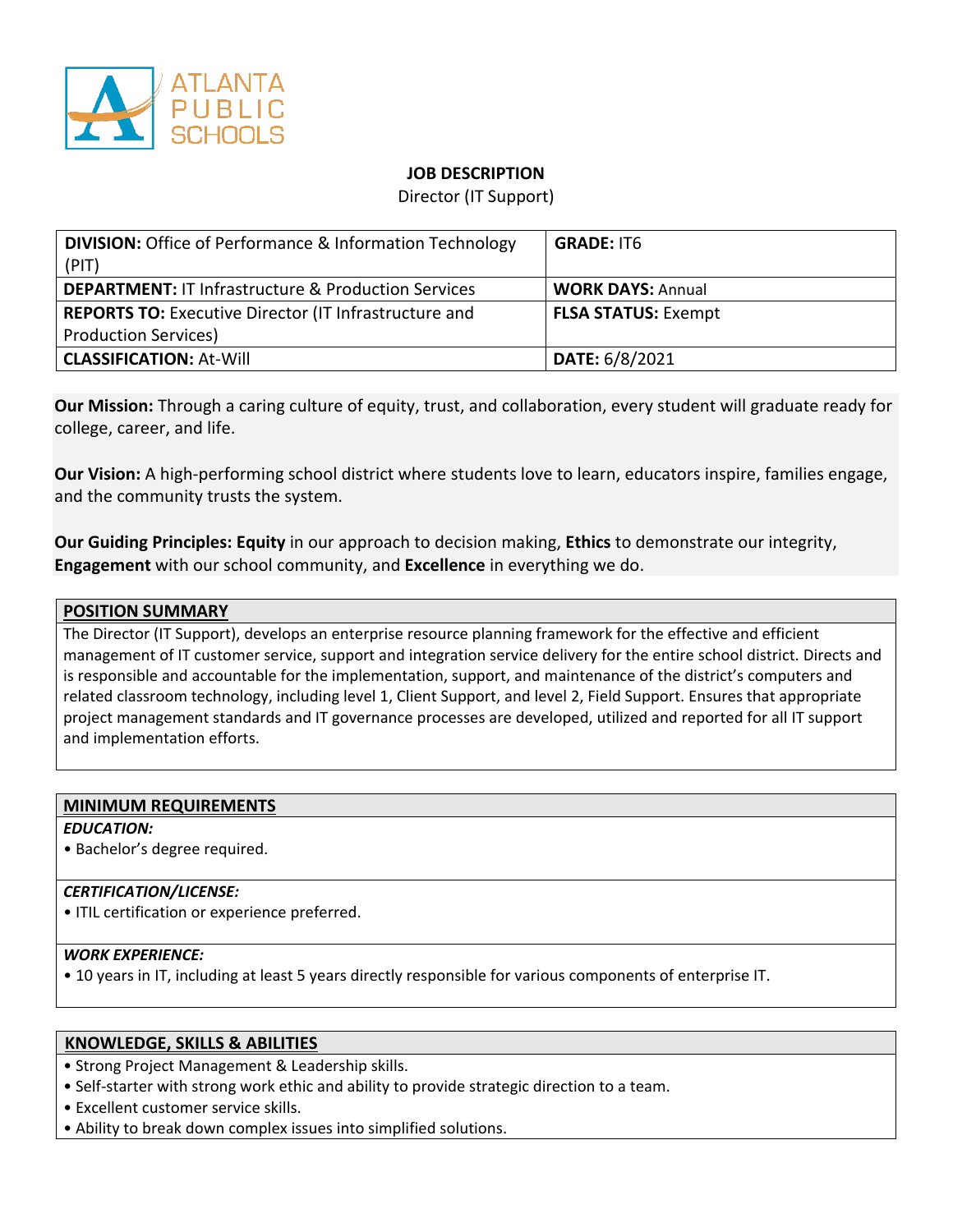

- Strong process re-engineering skills and focus.
- Knowledge of emerging technologies.
- Ability to relate effectively to a wide range of personality types and working styles.
- Excellent verbal and written communication skills.
- Ability to effectively coordinate tasks and priorities.
- Strong initiative, high energy level, demonstrated ability to motivate people, and creativity.
- Ability to multi-task and juggle multiple items/activities at one time.
- Requires the ability to communicate effectively at all levels, both within IT and within the organization as a whole.
- Ability to perform general management and supervisory duties; demonstrate high leadership capabilities.

### **ESSENTIAL DUTIES**

• Serves as the technical owner of the enterprise IT Service Delivery organization.

- Determines business requirements, provides guidance and advises staff.
- Directs IT customer relationship management through a team of IT Integrators & Specialists.
- Assesses organizational needs, evaluate alternatives, develops and implement processes, and make recommendations.
- In addition to providing the required enterprise services, the Director is responsible for the execution of the Service Delivery strategy, organizational structure, resources and budget.
- Develops measurements with/for the CIO and Executive Director, managing to those measurements and delivering the required services, and providing progress reports to executive management to ensure success.
- Manages and directs the Level 1 IT support through the Client Support group.
- Identifies and enforces key metrics to improve overall customer service.
- Manages and directs the Level 2 IT support through the Field Support group.
- Identifies and enforces key metrics to improve overall customer service.
- Ensures and enforces Project Management standards and IT Governance processes throughout the IT Service Delivery organization and for all projects.
- Creates, executes, and monitors the strategic plan to support the IT Service Delivery organization.
- Determines appropriate components of IT support and customer relationship management, methods of implementation, requirements, and the level of support required.
- Supervises staff by determining priorities and workloads, determining schedules, monitors and evaluates staff and makes hiring and termination recommendations.
- Is capable of filling in for the Executive Director in his/her absence.
- Performs ongoing performance management as required.
- Delivers services in his/her area of responsibility as called upon by IT Senior management, in support of the mission and goals of APS.
- Required to have prompt, regular attendance in-person and be available to work on-site, in-person during regular business hours and as needed.
- Performs other duties as assigned by an appropriate administrator or their representative.

# **PHYSICAL ABILITIES AND WORKING CONDITIONS**

The physical abilities, working conditions and other conditions of employment listed in this document are representative of, but are not intended to provide an exhaustive list of the requirements for positions in this classification. In the event of an emergency or situation requiring guidance from Federal, State, or local or school district authorities, the requirements of this position may change temporarily or for the school year to best serve the needs of our students.